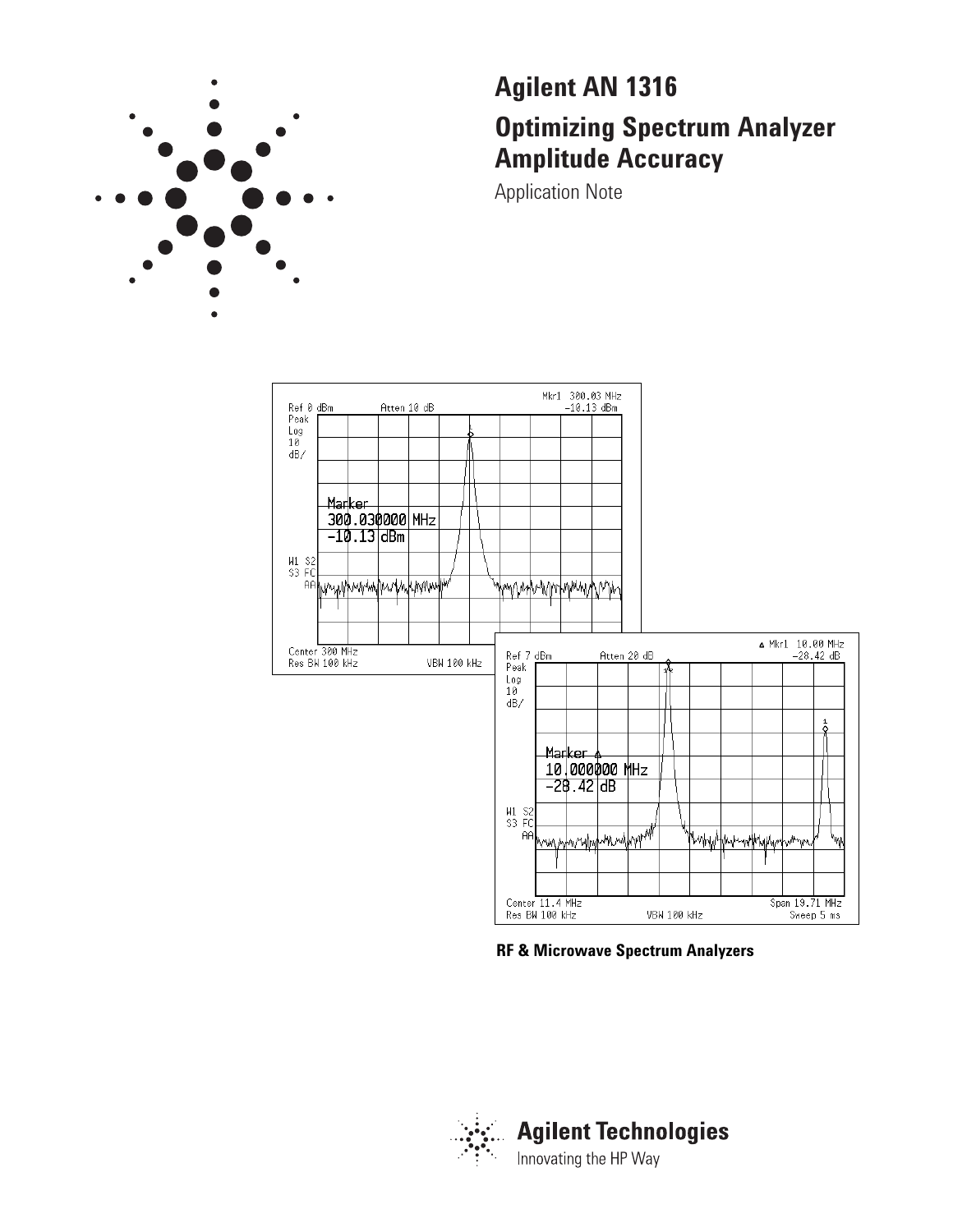# **Table of Contents**

- **3 Introduction**
- **3 Absolute versus relative measurements**
- **4 Factors affecting measurement uncertainty**
- 4 Sources of uncertainty
- 5 Relative amplitude uncertainty factors
- $\overline{7}$ Absolute amplitude uncertainty factors
- **8 Calculating total uncertainty**
- 8 Examples
- 13 Errors
- 13 Overall amplitude accuracy
- **14 Reducing overall uncertainty**
- **16 Summary**
- **16 References**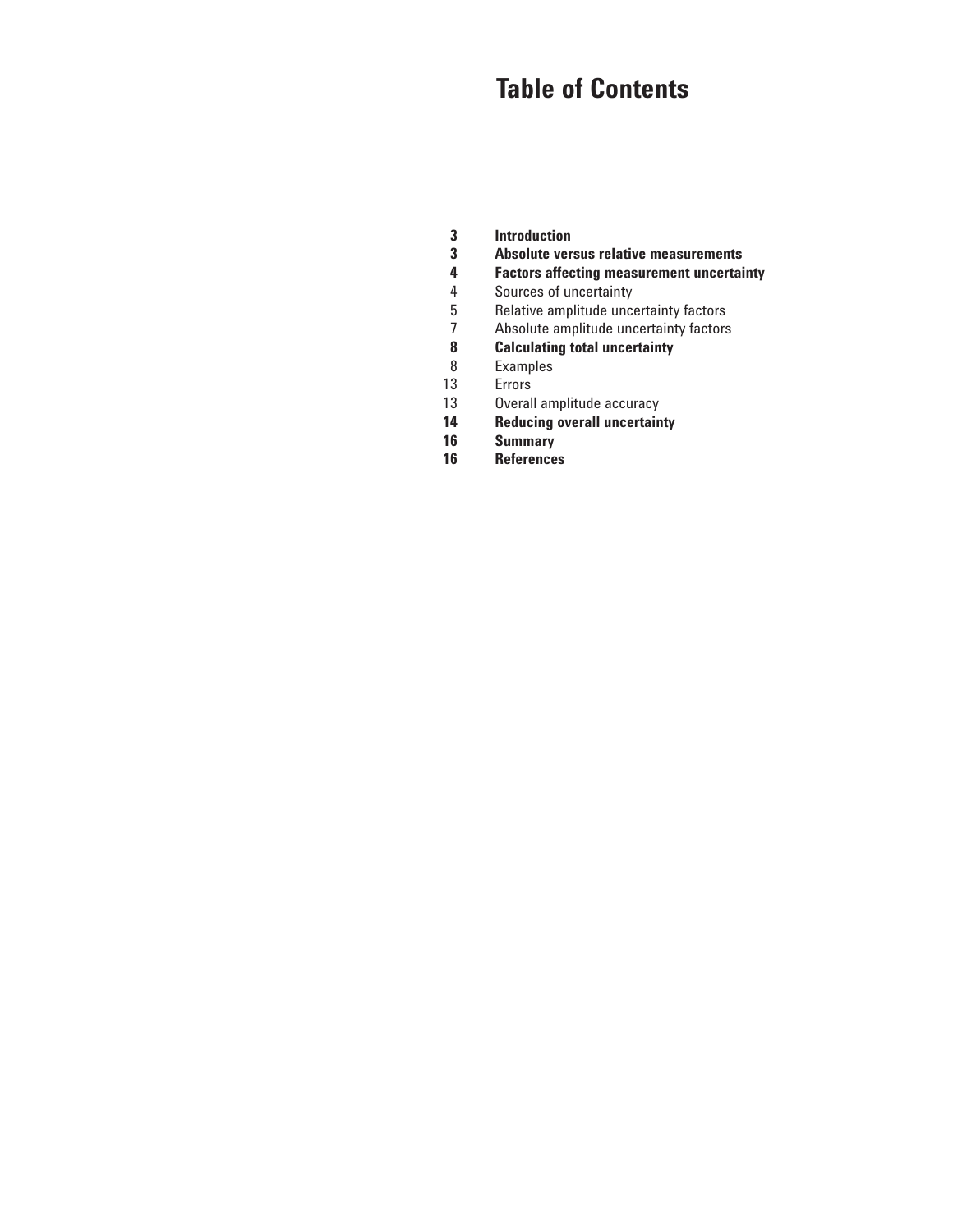# **Introduction Absolute versus relative measurements**

This application note covers the factors affecting the accuracy (or uncertainty) of amplitude measurements made with spectrum analyzers, and explains how to calculate worst-case uncertainty in general situations. It will help you analyze a measurement and decide what procedure to follow to minimize overall uncertainty. Also, you will learn the most important accuracy-related features and specifications to consider when choosing a spectrum analyzer. This note does not cover specialized measurement procedures for certain types of signals that introduce additional sources of uncertainty, such as noise, pulsed RF, and EMI. Refer to the References for additional reading.

Amplitude measurements are either absolute (Figure 1) or relative (Figure 2). Absolute amplitude is the power or voltage level of a signal. For example, measuring the power level of a carrier in dBm is an absolute measurement. Relative amplitude is the difference between two levels, typically expressed in dB. Relative measurements use one signal or signal component as a reference. For example, a harmonic distortion measurement uses the fundamental as the reference, and the harmonic is usually measured in dBc (decibels relative to the carrier level). Most spectrum analyzer applications involve relative amplitude measurements.



**Figure 1. Absolute measurement (one signal level measured with a single marker)**



**Figure 2. Relative measurement (difference between two signal levels measured with the delta marker)**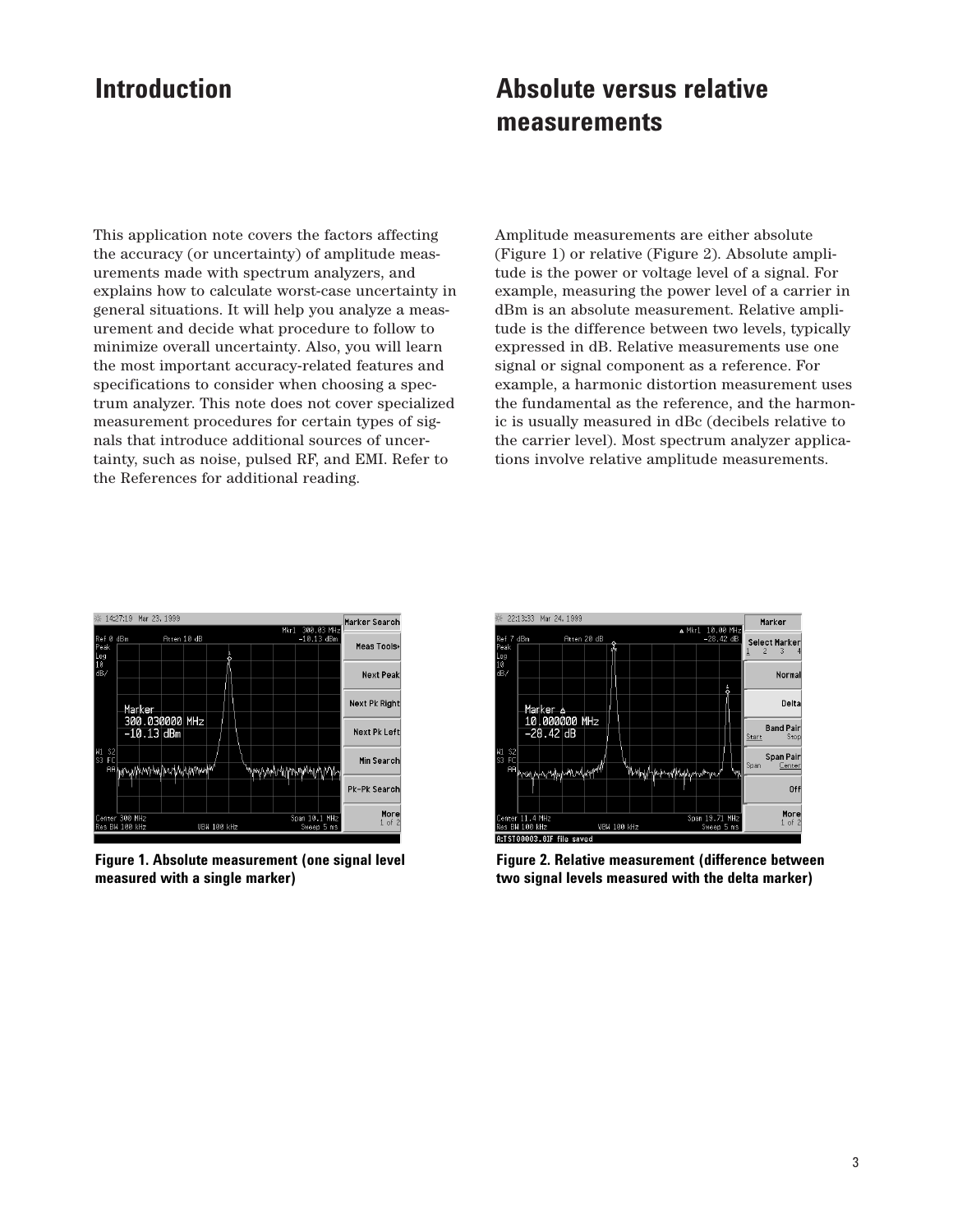# **Factors affecting measurement uncertainty**

Let's look first at the factors affecting measurement uncertainty. Later sections will show how to calculate the uncertainty of an amplitude measurement by considering each of these factors, and how to obtain the best accuracy for a measurement.

# **Sources of uncertainty**

The simplified block diagram in Figure 3 shows the elements of a typical spectrum analyzer. Some of these elements can contribute uncertainty to amplitude measurements. These contributions are called amplitude uncertainty factors in this application note, and are specified for most spectrum analyzers.

Table 1 lists the amplitude uncertainty factors of a typical spectrum analyzer. The range of values for each factor covers a variety of spectrum analyzers. Most spectrum analyzers have specifications for both absolute and relative uncertainties. Since relative uncertainties affect the accuracy of both relative and absolute measurements, let's look first at those factors affecting relative measurement uncertainty.

#### **Table 1. Amplitude Uncertainty Factors**

| Relative                       | ±dB          |  |
|--------------------------------|--------------|--|
| Frequency response (flatness)  | $0.5$ to 4   |  |
| <b>Band switching</b>          | $0.5$ to 1   |  |
| Scale fidelity                 | $0.5$ to $2$ |  |
| Reference level (IF gain)      | $0.1$ to 1   |  |
| Input attenuator switching     | $0.5$ to $2$ |  |
| Resolution bandwidth switching | $0.1$ to $1$ |  |
| Display scale switching        | $0.0$ to 1   |  |
| Absolute                       |              |  |
| Frequency response             | $0.5$ to 4   |  |
| Calibrator                     | $0.2$ to 1   |  |



**Figure 3. Elements of a typical superheterodyne spectrum analyzer**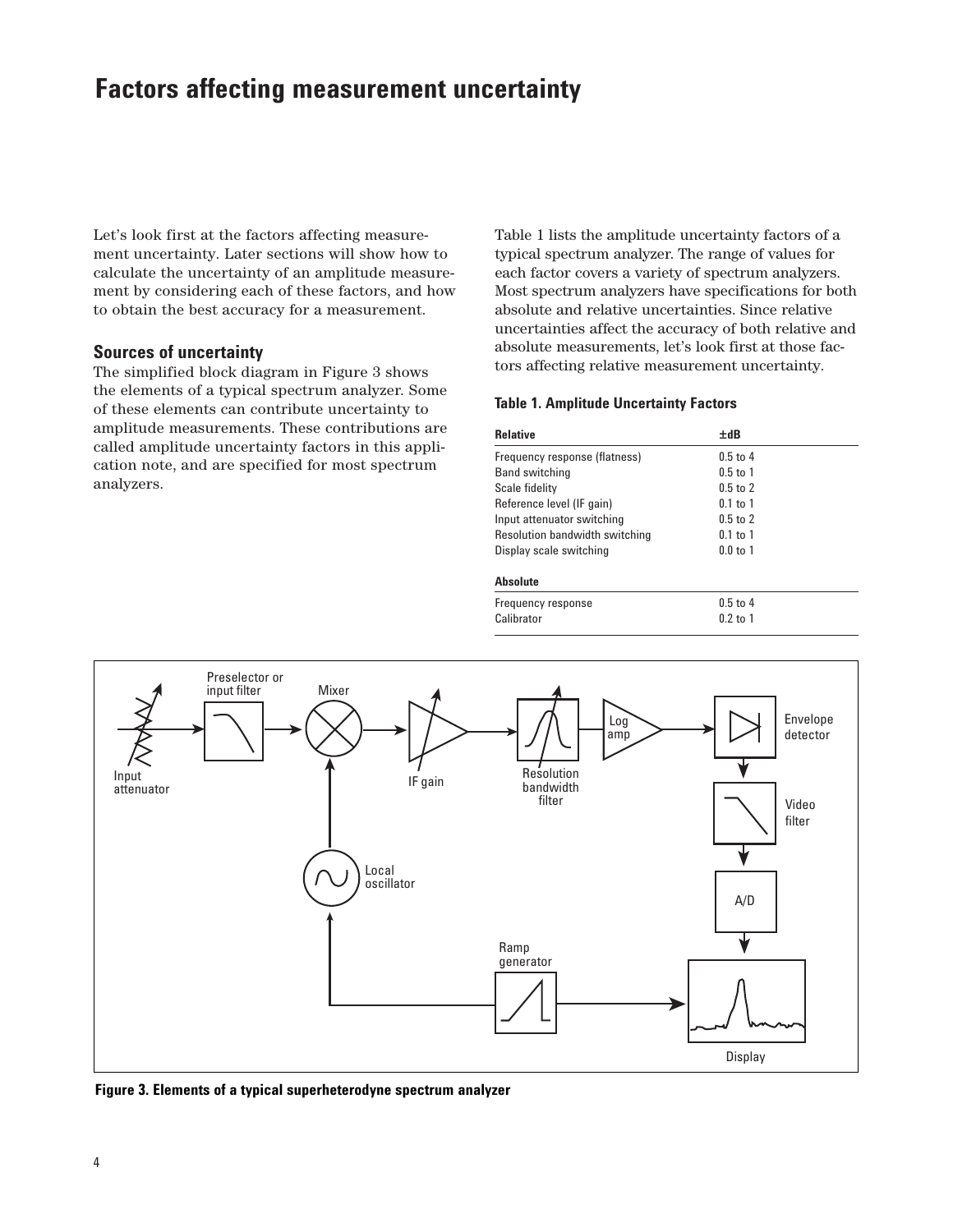### **Relative amplitude uncertainty factors Frequency response (flatness)**

Frequency response uncertainty, or flatness, represents a window of uncertainty over the specified frequency range (sometimes called a band). See Figure 4.

Spectrum analyzer frequency response is often the single highest contributor to uncertainty. It is a function of input attenuator flatness, mixer conversion loss, and preselector flatness (if applicable). Frequency response affects the displayed amplitudes of signals at different frequencies. It is frequency range dependent and specified as ±n dB over a frequency range (typically a harmonic band) at a given attenuator setting.

Frequency response uncertainty is usually specified for both relative and absolute measurements. Relative frequency response uncertainty describes the largest possible amplitude uncertainty over a given frequency range relative to the midpoint between the amplitude response extremes within that frequency range.

The relative frequency response specification for a given frequency range tends to be lower than the absolute frequency response specification (defined below) for the same frequency range. However, to obtain the frequency response uncertainty for relative amplitude measurements within a band, the relative frequency response specification must be doubled to reflect the peak-to-peak frequency response. This peak-to-peak frequency response

uncertainty is often greater than the absolute frequency response specification.

A low-frequency RF analyzer might have a relative frequency response uncertainty of ±0.5 dB. A microwave spectrum analyzer tuning in the 20-GHz range could well have an uncertainty in excess of ±4 dB. In our calculations, we assume the worstcase situation, where the frequency response varies over the full amplitude uncertainty range. As shown in Figure 4, the worst-case response varies from plus 1 dB to minus 1 dB for a specification of ±1 dB. We will see practical application of these specifications later.

Some spectrum analyzers require you to "peak" the preselector ("preselector centering" in the Agilent ESA series analyzers) for the frequency response specifications to be valid. On spectrum analyzers that require peaking of the signal amplitude, such as the Agilent 8593E, 8595E, and 8596E, using preselector peak prior to measuring a signal yields the most accurate amplitude reading at the specified frequency. The preselector peak function automatically adjusts the preselector tracking to peak the signal at the active marker. While preselector peak maximizes the peak response of the signal of interest, it may degrade the frequency response at other frequencies. So, it is important to set the preselector-peak values to their defaults before measuring a signal at another frequency. Some spectrum analyzers, such as the Agilent 8560 series, do not require preselector peaking.



**Figure 4. Typical in-band frequency response uncertainty**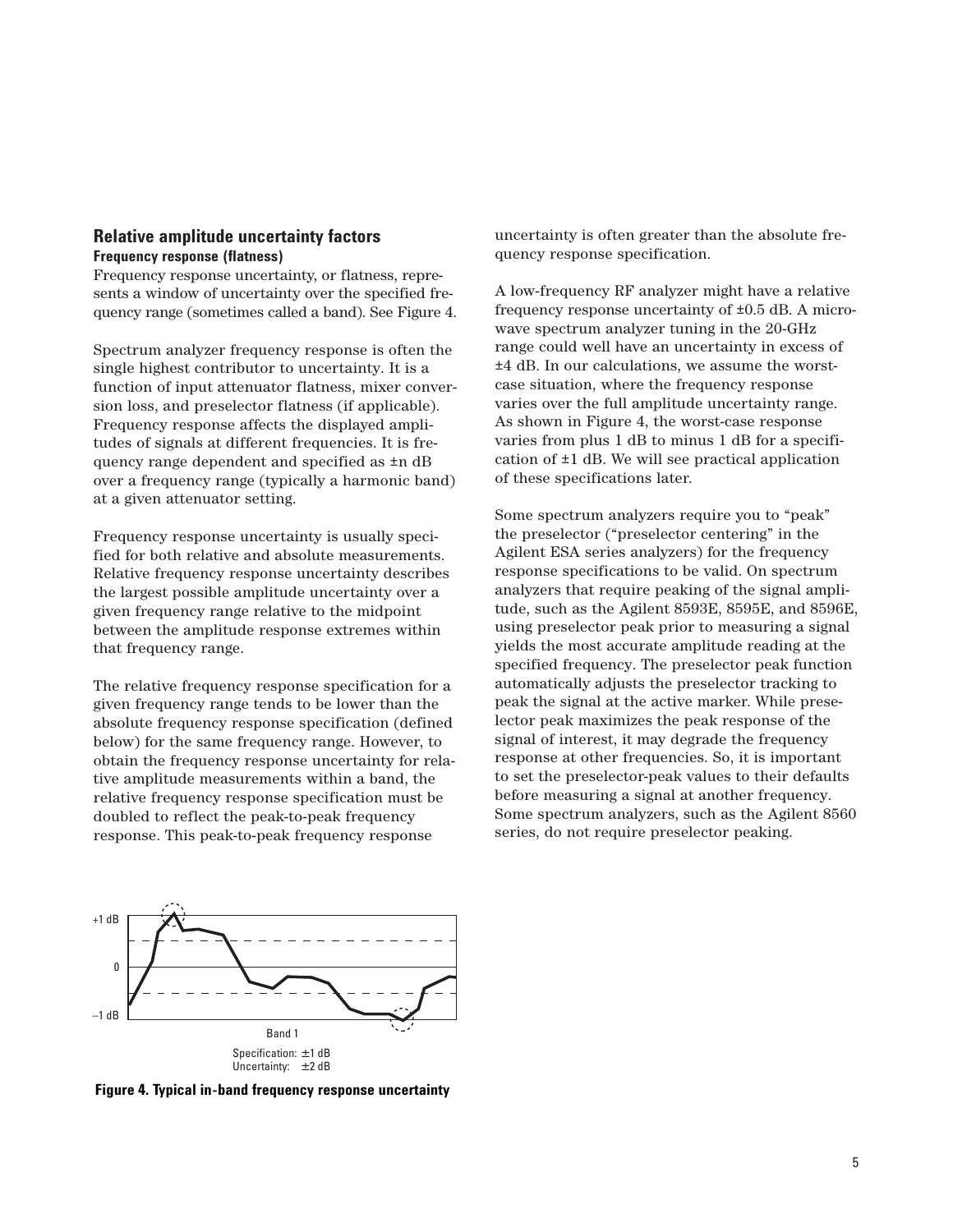#### **Band switching**

Mixing the input signal with harmonics of the local oscillator (LO) allows measurements over a very wide frequency range. Each LO harmonic provides a different harmonic frequency band within the analyzer's overall frequency range. When signals in different harmonic bands are measured, additional uncertainties arise when the analyzer switches from one band to another. On some spectrum analyzers, the band-switching points are visible as discontinuities in the displayed noise floor. To see if your measurement involves more than one band, refer to your analyzer's specifications for the frequency ranges related to each harmonic band. Although not always specified, a typical bandswitching uncertainty is ±1 dB.

#### **Scale fidelity**

Scale fidelity uncertainty applies when a signal at one vertical position on the display graticule is measured with respect to another signal at a different vertical position; for example, when delta markers are placed at the peaks of two signals of unequal amplitude. Scale fidelity depends upon the detector's linearity, digitizing circuit linearity, and the log/linear and vertical amplifiers' ability to transform different signal voltages into their appropriate relative power (log) or voltage (linear) levels on the display. With most spectrum analyzers, the accuracy of the log amplifier degrades near the bottom of the measurement range. The display itself is not a factor for analyzers using digital techniques and offering digital markers because the marker information is taken from trace memory, not the display.

For log mode, scale fidelity is better over small amplitude differences, and ranges from a few tenths of a dB for signals close together to 2 dB for large amplitude differences. A typical scale fidelity specification is  $\pm 0.4$  dB/4 dB to a maximum of  $\pm 1.0$  dB. The  $\pm 0.4$  dB/4 dB specification is applied when the two signals are close in amplitude; the cumulative specification applies to larger amplitude differences.

The remaining relative factors in Table 1 involve controls that can be changed during a measurement.

#### **Reference level (IF gain)**

The amplitude represented by the top line of the graticule is the reference level. It is a function of the input attenuation and the IF gain. The reference level control determines the IF gain. Uncertainty in the amount of IF gain at a particular reference level setting affects the accuracy of the reference level amplitude. Any changes in the reference level control introduce uncertainty. On spectrum analyzers that can be calibrated in linear voltage, the reference level control determines the amplitude per division scaling from the bottom line of the graticule. For 8560 series portable spectrum analyzers, the specification for this factor is "IF gain uncertainty," but for ESA series and 8590 series analyzers it is "reference level accuracy." An example of a reference level uncertainty specification is ±0.3 dB at –20 dBm, with some incremental uncertainty the further you are from –20 dBm.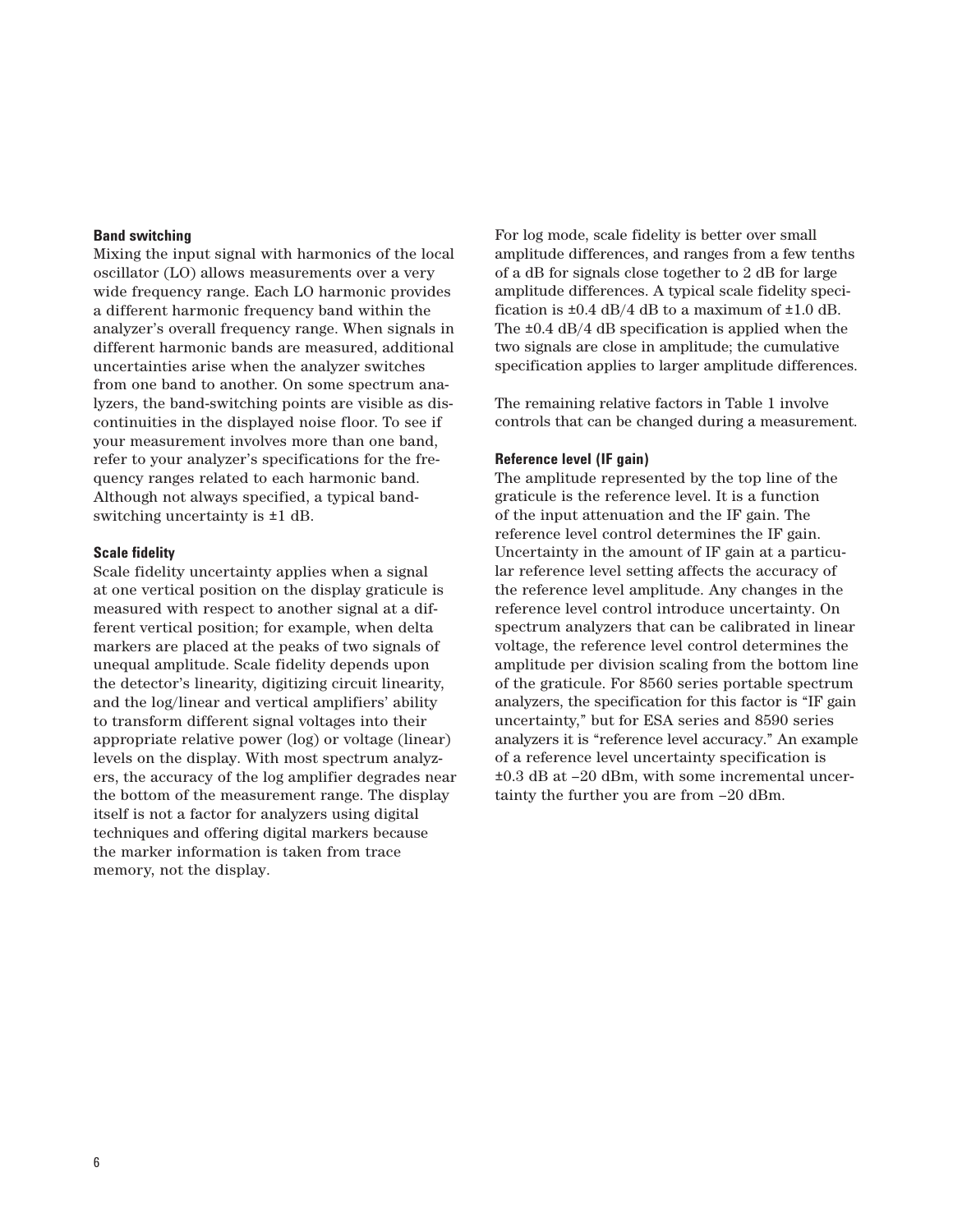### **Input attenuator switching**

Input attenuation has inherent uncertainty that reduces reference level accuracy only if you change the attenuator setting between reference level calibration and the measurement. Because the input attenuator operates over the entire frequency range of the analyzer, its step accuracy is a function of frequency. At low frequencies, expect the attenuator to be quite good; at 20 GHz, not as good. (Since the IF gain operates at only one frequency, it is not surprising that its uncertainty is less than that of the input attenuator.) A typical input attenuator switching uncertainty is ±1 dB.

#### **Resolution bandwidth switching**

Different resolution bandwidth (RBW) settings have different insertion loss characteristics. This may cause amplitude changes when the same signal is measured with different settings. Changing the bandwidth setting between amplitude measurements degrades accuracy. A typical RBW switching uncertainty is ±0.4 dB.

#### **Display scale switching**

Changing the per division scaling factor—for example, from 10 dB/division to 1 dB/division or to linear—introduces uncertainty associated with the relative calibration characteristics of the log/linear amplifiers. Avoid adding this uncertainty by not changing the scale. A typical linear-to-log switching uncertainty is  $\pm 0.25$  dB at the reference level. This may not be a factor for spectrum analyzers that store trace data into memory and then display data from the memory.

#### **Impedance mismatch**

Although not included in Table 1 (since it depends on the signal source as well as the analyzer), impedance mismatch is another factor in measurement uncertainty. The spectrum analyzer tries to measure the signal level across a 50  $\Omega$  load (or 75  $\Omega$ ) load if your analyzer has a 75 Ω input), but the spectrum analyzer input impedance is not exactly the characteristic impedance, so uncertainties may arise. In some cases, uncertainty due to mismatch

is small. For example, if the analyzer's input VSWR is 1.3 and the source's VSWR is 1.2, the maximum uncertainty due to mismatch is ±0.1 dB. On the other hand, if both the analyzer and the source have VSWRs of 2.0, mismatch uncertainty approaches ±1 dB.

# **Absolute amplitude uncertainty factors Frequency response**

Absolute frequency response uncertainty describes the largest possible amplitude uncertainty over a given frequency range relative to the amplitude of an amplitude reference signal (for example, the 50 MHz amplitude reference of Agilent ESA series analyzers or the 300 MHz reference of Agilent 8560 series and 8590 series analyzers).

#### **Calibrator**

Absolute measurements are measurements made relative to a calibration signal, which has a known amplitude. Most spectrum analyzers have a built-in calibrator ("amplitude reference" on ESA series analyzers) that provides a signal with specified amplitude at one frequency. A typical calibrator has an uncertainty of  $\pm 0.3$  dB. The calibrator provides absolute calibration for the top line of the graticule. Since the calibrator source typically operates at a single frequency, we rely upon the relative accuracy of the analyzer to translate the absolute calibration to other frequencies and amplitudes.

Since our signal to be measured is usually at a different frequency than the calibrator, we may need to change the frequency control. Since it's typically at a different amplitude as well, we may need to change the reference level to bring the signal to the top graticule line for best accuracy (if IF gain uncertainty is less than scale fidelity uncertainty). These changes contribute relative amplitude uncertainty to the measurement.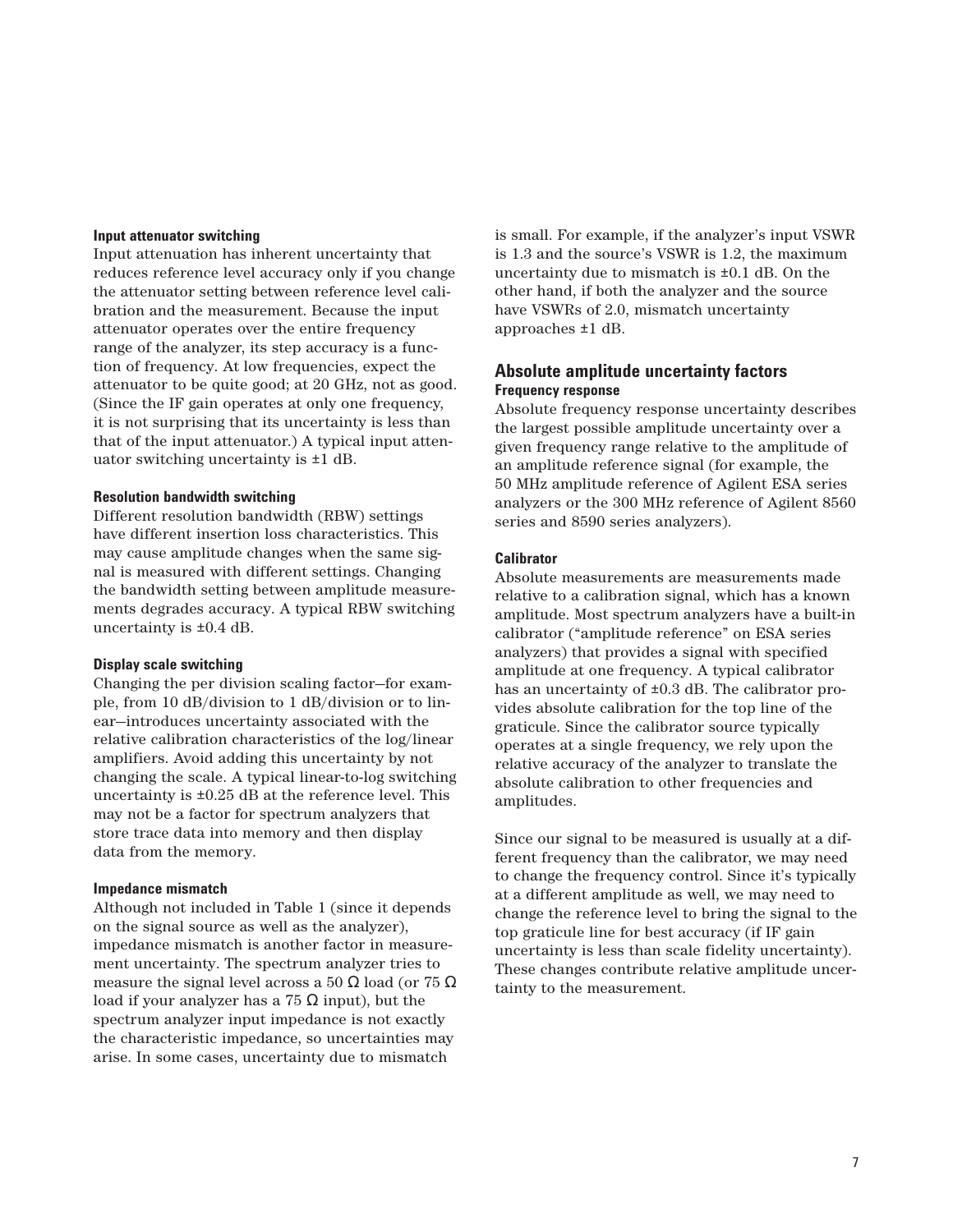# **Calculating total uncertainty**

Let's see how to calculate measurement uncertainty for a few general situations.

### **Examples**

**Relative measurement (delta marker) within a band**  When comparing two signals in the same frequency band, the relevant uncertainties are frequency response (relative) and scale fidelity.

Figure 5 shows a 900 MHz signal at the reference level and its second harmonic at 1.8 GHz with an amplitude below the reference level. If the signals are in the same band, the frequency response uncertainty when comparing them is two times the specification (for example, two times  $\pm 1$  dB = 2 dB peak-to-peak), since the amplitude uncertainty at each signal's position could fall on the plus or

minus extreme of the specification window (refer to Figure 4). Specification values for three different instruments are given in Table 2.

## **Table 2. Accuracy Specifications for In-Band Relative Measurements**

| <b>Factor</b>         | 8593E<br><b>Specification</b><br>(±dB)   | 8563E<br><b>Specification</b><br>(±dB) | E4407B<br><b>Specification</b><br>$(\pm dB)$                                                                     |
|-----------------------|------------------------------------------|----------------------------------------|------------------------------------------------------------------------------------------------------------------|
| Frequency<br>response | $1.0$ to $2.0$ (relative)                | $1.0$ to $3.3$ (relative)              | $0.5$ to $2.0$ (relative)                                                                                        |
| Scale fidelity        | 1.1 <sub>max</sub><br>(over 70 dB range) | $0.85$ max<br>(over 90 dB range)       | $1.15 \text{ max}$<br>(over 85 dB range;<br>$RBW \geq 1$ kHz)<br>$1.28$ max<br>(over 98 dB range,<br>RBW≤300 Hz) |



**Figure 5. Fundamental and second harmonic in the same frequency band**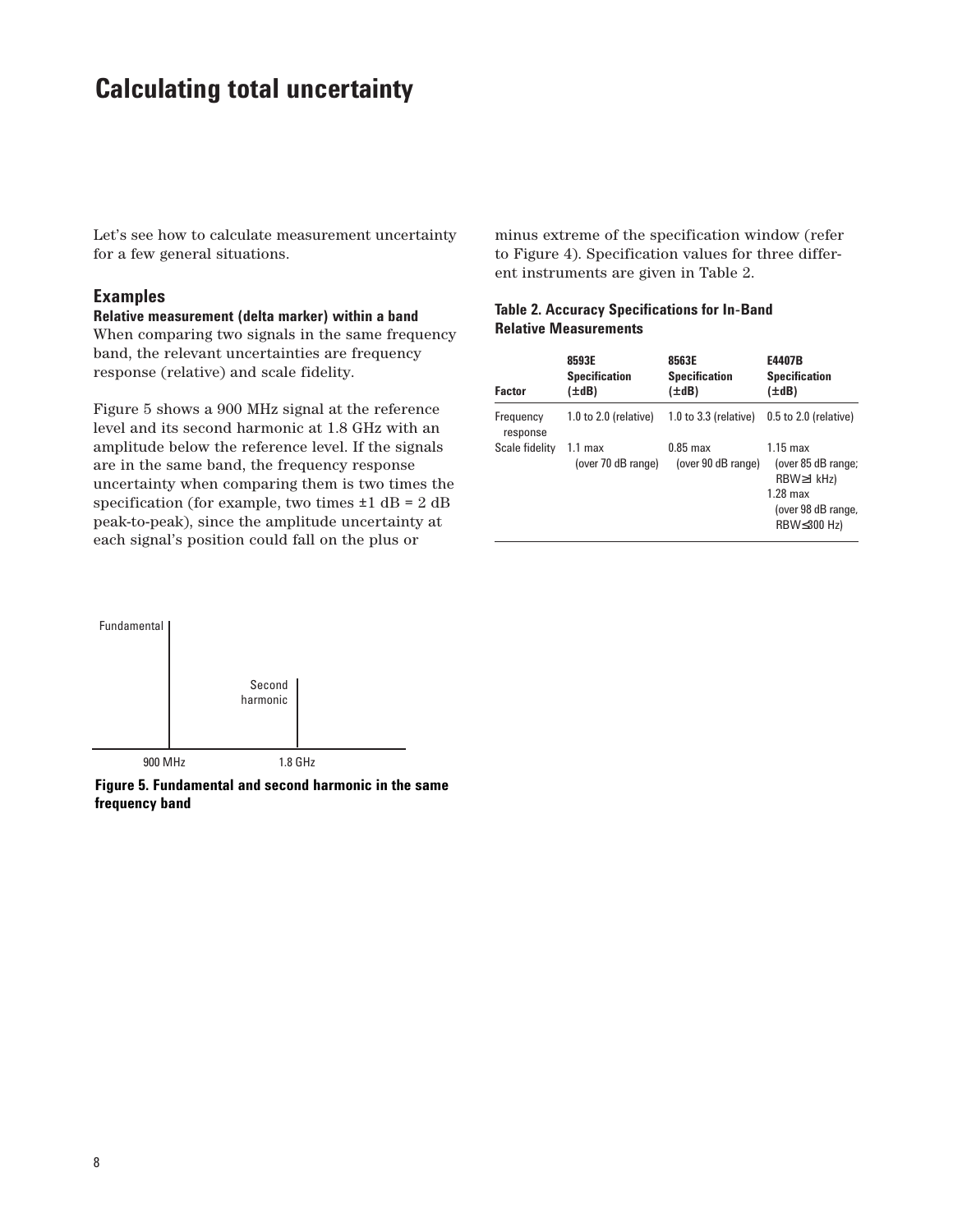In general, unless the signals you are measuring are above 20 GHz, frequency response uncertainty will not be significant unless the signals are separated by 50 MHz or more. As an example, let's apply these uncertainties to a TOI (third-order intercept) measurement for two 2 GHz signals separated by 50 kHz with third-order distortion at –80 dBc (see Figure 6).

The uncertainty calculation when making the measurement with an 8560E is shown in Table 3.



### **Table 3. Uncertainty Calculation for an In-Band TOI Measurement**

|                                            | 8560E                                    |                        |  |
|--------------------------------------------|------------------------------------------|------------------------|--|
| <b>Factor</b>                              | Specification $(\pm dB)$                 | Uncertainty $(\pm dB)$ |  |
| Frequency response<br>(input tone)         | 1.0                                      | N/A                    |  |
| Frequency response<br>(distortion product) | 1.0                                      | N/A                    |  |
| Scale fidelity                             | $0.85 \text{ max}$<br>(over 90 dB range) | 0.85                   |  |
| <b>Total uncertainty</b>                   |                                          | 0.85                   |  |

#### **Relative measurement (delta marker) across two or more bands**

If comparing signals in different bands (betweenband measurements), add the frequency response uncertainties of each band (see Figure 7). If the bandswitching uncertainty is specified, add it to the frequency response. If band-switching uncertainty is not specified, use the absolute frequency response (relative to the calibrator) instead of the relative frequency response uncertainty for each band. **Figure 6. TOI measurement**





**Figure 7. Frequency response uncertainty for a between-band measurement**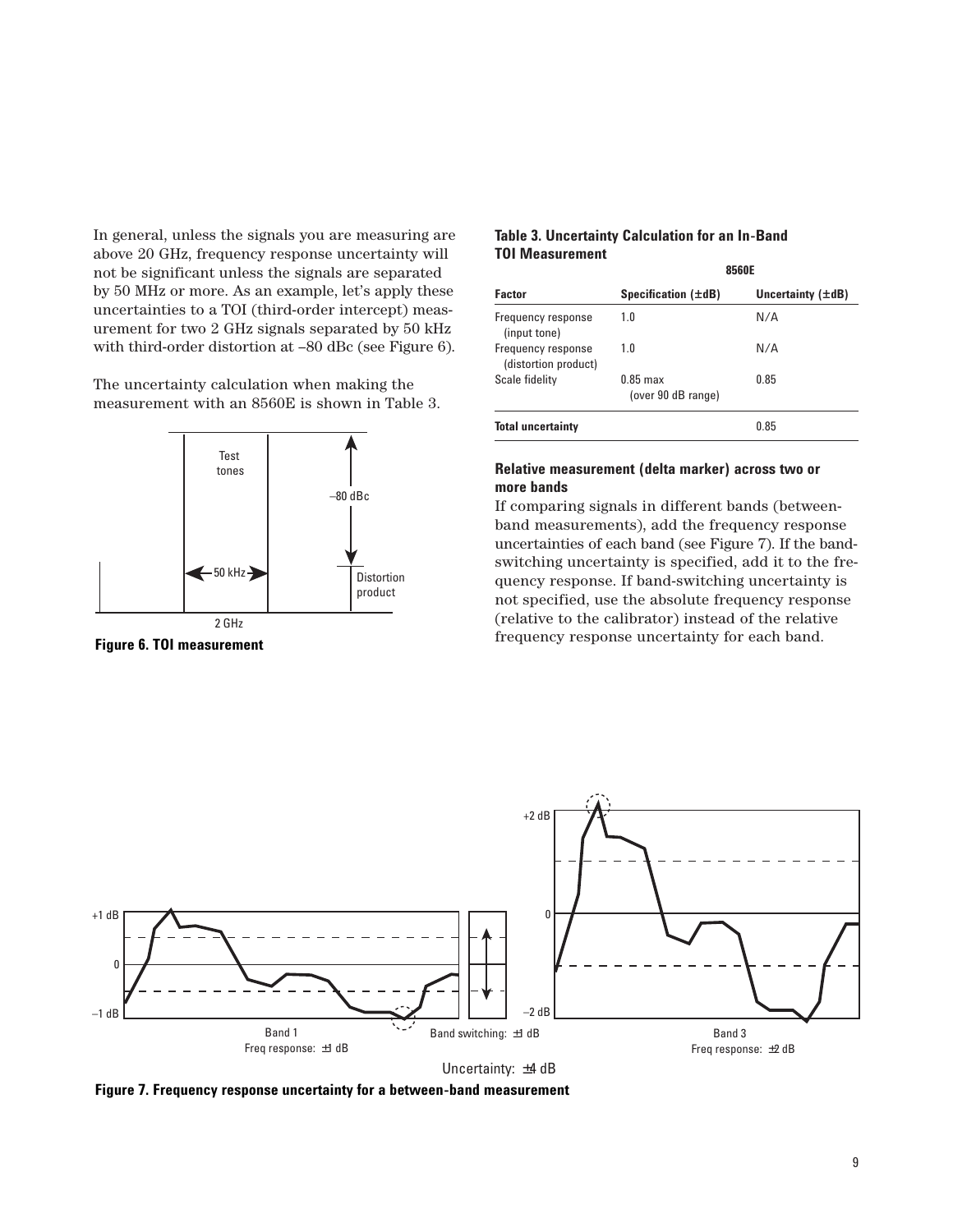The relevant specifications for three different analyzers are given in Table 4.

Let's look at an example of measuring a second harmonic with two different instruments. The fundamental is at 10 GHz and the level of the second harmonic is  $-85$  dBc. Using the Agilent 8563E specifications for the calculation:

| Total uncertainty            | $= \pm 6.55$ dB |
|------------------------------|-----------------|
| Scale fidelity               | $= \pm 0.85$ dB |
| Band-switching uncertainty   | $= \pm 1.0$ dB  |
| Frequency response at 20 GHz | $= \pm 2.5$ dB  |
| Frequency response at 10 GHz | $= \pm 2.2$ dB  |

Let's make the calculation for the 8593E. Use absolute frequency response because this is a between-band measurement and band-switching uncertainty is not specified. Frequency response uncertainty is  $\pm 2.5$  dB at 10 GHz and  $\pm 3.0$  dB at 20 GHz. Notice the scale fidelity specification is for the range 0 to –70 dB. Since we need to measure –85 dBc, we must use a different measurement procedure than the one used with the 8563E. After measuring the fundamental, change the reference level to –20 dBm (assume the fundamental was measured with 0 dBm reference level). Though this introduces IF gain uncertainty, we can now make the measurement. Let us calculate total uncertainty:

| Frequency response at 10 GHz<br>(0 dBm reference level) | $= \pm 2.5$ dB  |
|---------------------------------------------------------|-----------------|
| Frequency response at 20 GHz                            | $= \pm 3.0$ dB  |
| (-20 dBm reference level)                               |                 |
| Scale fidelity (-65 dBc)                                | $= \pm 1.05$ dB |
| Reference level uncertainty                             |                 |
| $(at 0 dBm) = 0.3 dB + 0.1 X 20$                        | $= \pm 0.5$ dB  |
| <b>Total uncertainty</b>                                | $= \pm 7.05$ dB |

See Table 5 for a summary of these calculations. Note that the 8593E can make the measurement, but the wider display range on the 8563E allows the measurement to be made with less uncertainty, since the reference level doesn't have to change. The Agilent E4407B can make the measurement with the least amount of uncertainty.

#### **Table 4. Accuracy Specifications for Between-Band Relative Measurements**

|                       | 8593E                         | 8563E                                    | E4407B                                                                                                |
|-----------------------|-------------------------------|------------------------------------------|-------------------------------------------------------------------------------------------------------|
| <b>Factor</b>         | Specification $(\pm dB)$      | Specification $(\pm dB)$                 | Specification $(\pm dB)$                                                                              |
| <b>Band switching</b> | No specification              | 1.0                                      | None                                                                                                  |
| Frequency response    | $1.5$ to $5.0$ (absolute)     | $1.0$ to $3.3$ (relative)                | $0.5^{\circ}$ to $3.0^{\circ}$ (absolute)                                                             |
| Scale fidelity        | 1.1 max<br>(over 70 dB range) | $0.85 \text{ max}$<br>(over 90 dB range) | $1.15 \text{ max}$<br>(over 85 dB range; RBW≥1 kHz)<br>$1.28$ max<br>(over 98 dB range, RBW < 300 Hz) |

1. 20 to 30• C

2. 0 to 55• C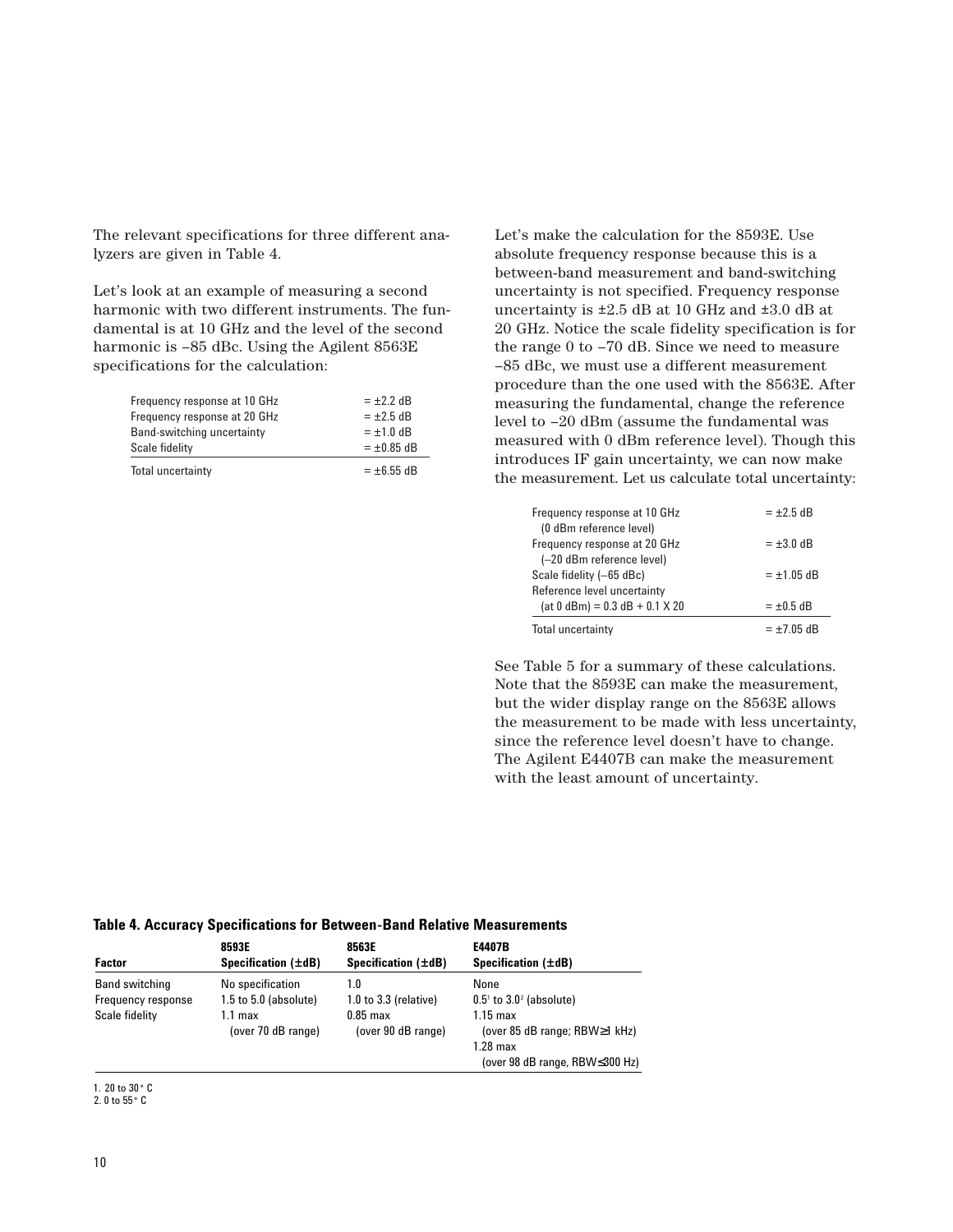|                                           | 8593E                               |                              | 8563E                                   |                            | E4407B                                                                   |                                         |
|-------------------------------------------|-------------------------------------|------------------------------|-----------------------------------------|----------------------------|--------------------------------------------------------------------------|-----------------------------------------|
| <b>Factor</b>                             | <b>Specification</b>                | <b>Uncertainty</b>           | <b>Specification</b>                    | <b>Uncertainty</b>         | <b>Specification</b>                                                     | <b>Uncertainty</b>                      |
| Frequency response<br>$(@10 \text{ GHz})$ | $\pm 2.5$ dB<br>(absolute)          | $\pm 2.5$ dB                 | $\pm 2.2$ dB<br>(relative)              | $±2.2$ dB<br>(relative)    | $\pm 2.0$ dB<br>(absolute)                                               | $\pm 2.0$ dB<br>(absolute)              |
| Frequency response<br>$(Q20 \text{ GHz})$ | $\pm 3.0$ dB<br>(absolute)          | $\pm 3.0$ dB                 | $\pm 2.5$ dB<br>(relative)              | $\pm 2.5$ dB<br>(relative) | $\pm 2.0$ dB <sup>1</sup><br>(absolute)                                  | $\pm 2.0$ dB <sup>1</sup><br>(absolute) |
| <b>Band switching</b>                     | No<br>specification                 |                              | $±1.0$ dB                               | $±1.0$ dB                  | No<br>specification                                                      |                                         |
| Scale fidelity                            | $±1.1$ dB max<br>(over 70 dB range) | $\pm 1.05$ dB<br>$(-65$ dBc) | $\pm 0.85$ dB max<br>(over 90 dB range) | $\pm 0.85$ dB<br>max       | $±1.15$ dB max<br>(over 85 dB range)<br>$±1.28$ dB<br>(over 98 dB range) | $±1.15$ dB<br>$(-85$ dBc)               |
| Reference level                           |                                     | $\pm 0.5$ dB                 |                                         | N/A                        |                                                                          | N/A                                     |
| <b>Total uncertainty</b>                  |                                     | $±7.05$ dB                   |                                         | $\pm 6.55$ dB              |                                                                          | $\pm 5.15$ dB                           |

**Table 5. Uncertainty Calculations for a Between-Band Relative Measurement**

1. 20 to 30° C (±2.5 dB for 0 to 55° C)

As another example of a between-band measurement, suppose you need to make a spur measurement from 22 GHz to 26.5 GHz with a carrier at 10 GHz. The spurs must be –70 dBc or lower (see Figure 8). You want to know how accurately you can measure the spurs from 22 GHz to 26.5 GHz relative to the 10 GHz carrier. The factors to consider are the frequency response (relative) for the two bands, band-switching uncertainty, and scale fidelity. Using the 8563E specifications in Table 6, the frequency response (relative) for the 6.46 GHz to 13.2 GHz band is ±2.2 dB, the frequency response for the 22 to 26.5 GHz band is ±3.3 dB, band-switching uncertainty is  $\pm 1$  dB, and scale fidelity (log) is ±0.85 dB, for a total uncertainty of ±7.35 dB.



**Figure 8. Spur measurement**

### **Table 6. Uncertainty Calculation for a Between-Band Spur Measurement**

| 8563E                       |                        |  |
|-----------------------------|------------------------|--|
| Specification $(\pm dB)$    | Uncertainty $(\pm dB)$ |  |
| 2.2                         | 2.2                    |  |
| 3.3                         | 3.3                    |  |
| 1.0                         | 1.0                    |  |
| 0.85 max (over 90 dB range) | 0.85                   |  |
|                             | 7.35                   |  |
|                             |                        |  |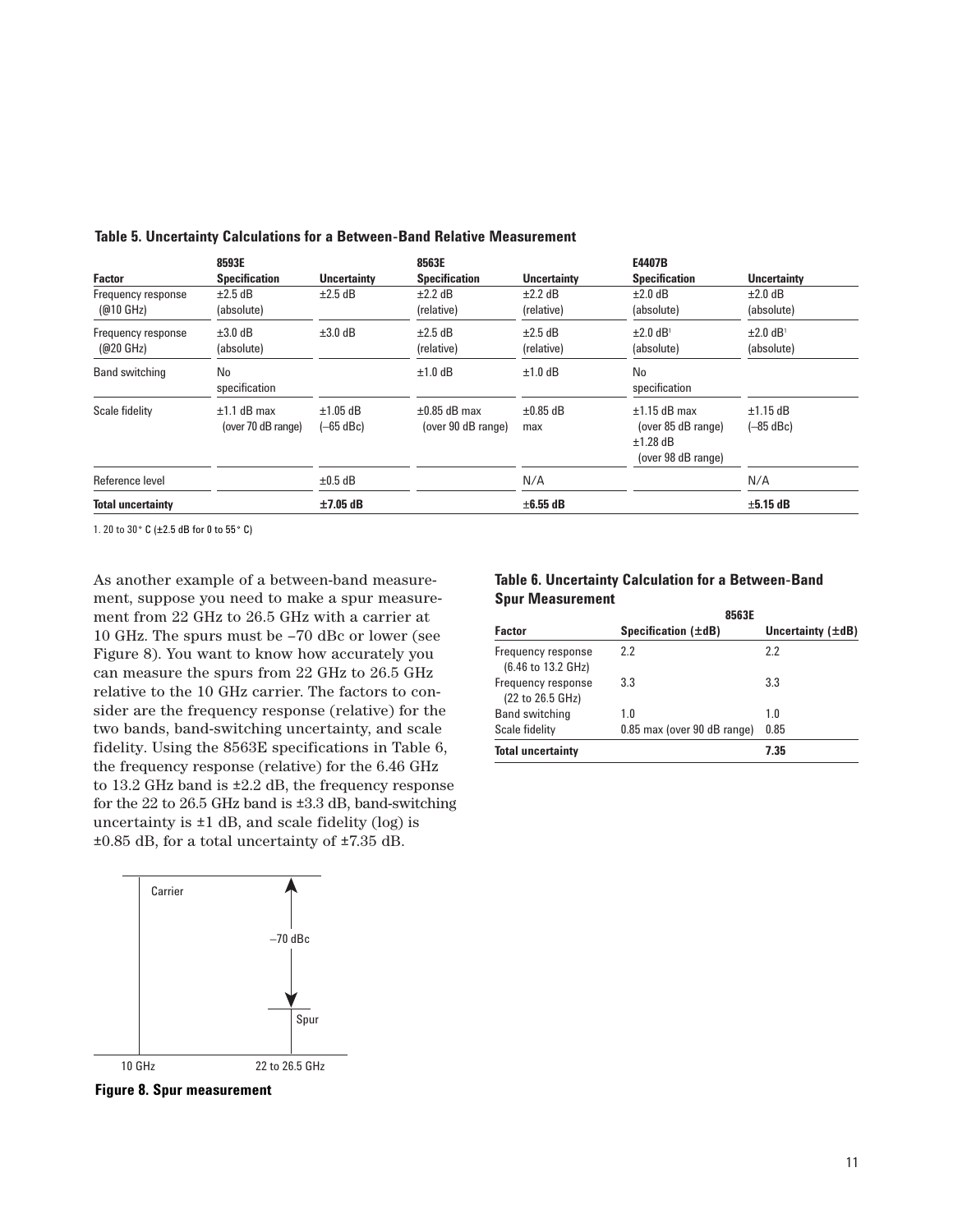#### **Absolute measurement (single marker)**

If only frequency and amplitude controls are changed, absolute accuracy depends on these three factors: calibrator accuracy, absolute frequency response from the signal to the calibrator, and IF gain uncertainty ("reference level accuracy" for Agilent ESA series and 8590 series analyzers) due to changes from the calibrator level. For a signal measured at the reference level of the analyzer, the absolute amplitude uncertainty equals the calibrator uncertainty plus the absolute frequency response uncertainty. For a signal at a level other than the reference level, change the reference level control to bring the signal to the reference level for best accuracy (if IF gain uncertainty is less than scale fidelity uncertainty). In this case, absolute amplitude uncertainty is the sum of the reference level, absolute frequency response, and calibrator uncertainties.

Suppose you need to measure a 2 GHz signal at –10 dBm. Using the Agilent 8560E specifications in Table 7 as an example, the calibrator uncertainty is  $\pm 0.3$  dB. The IF gain uncertainty of  $\pm 1.0$  dB can be left out since the calibrator level is –10 dBm in the 8560E. The absolute frequency response uncertainty is  $\pm 1.5$  dB, for a total uncertainty of  $\pm 1.8$  dB.

#### **Table 7. Uncertainty Calculation for an Absolute Amplitude Measurement**

|                          | 8560E                    |                        |  |
|--------------------------|--------------------------|------------------------|--|
| <b>Factor</b>            | Specification $(\pm dB)$ | Uncertainty $(\pm dB)$ |  |
| Calibrator               | 0.3                      | 03                     |  |
| Reference level          | 1 0                      | N/A at reference level |  |
| Frequency response       | 1.5 (absolute)           | 1.5                    |  |
| <b>Total uncertainty</b> |                          | 1.8                    |  |

When choosing a spectrum analyzer, you need to determine if a particular instrument can make your measurement. Suppose you need to make a spur measurement at 10 GHz, where the spur is offset from the carrier by 10 kHz; the spur must be at –70 dBc or lower and the carrier level must be measured to ±3 dB. In measuring the absolute level of the carrier, the factors to consider are calibrator accuracy, IF gain uncertainty, and absolute frequency response uncertainty at 10 GHz. For the 8563E, the specifications are ±0.3, ±1.0 dB, and ±2.9 dB, respectively, for a total amplitude uncertainty of  $\pm 4.2$  dB. This is greater than the  $\pm 3$  dB requirement. However, Ampcor (see page 15) can reduce the frequency response uncertainty of this analyzer to an acceptable level. Since the largest uncertainty contributor is typically frequency response, steps taken to reduce uncertainty should first focus on reducing frequency response uncertainty, as described below.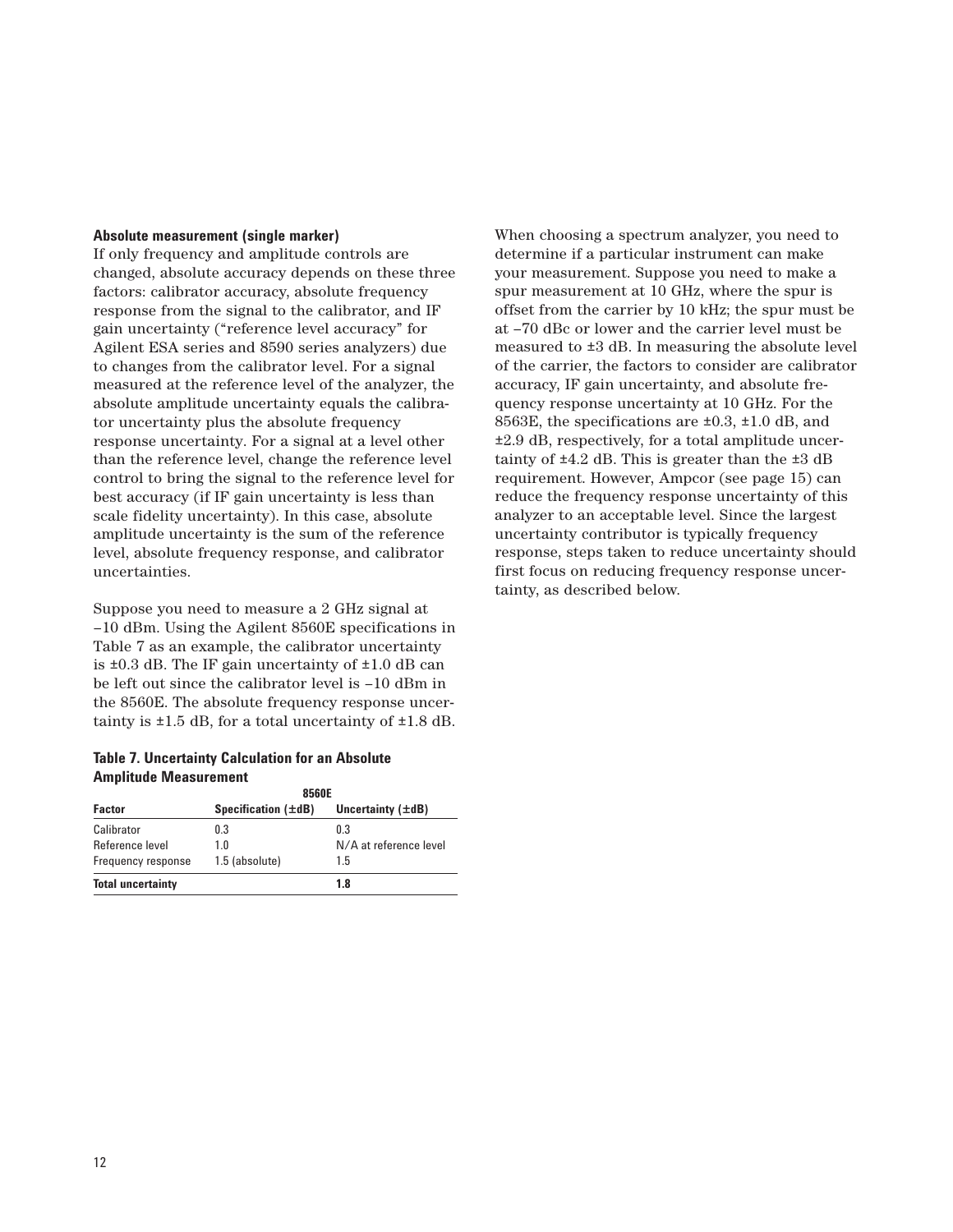### **Errors**

Up to now we have discussed uncertainties. Uncertainties differ from errors in that we can correct for errors in our measurement. The following is a source of error that you should be aware of when measuring amplitude.

#### **Signal plus noise**

The amplitude at any point on the spectrum analyzer display is the sum of all energy present in the IF passband. Therefore, the displayed amplitude of a signal is actually the signal level plus the noise level. That is, the displayed signal is higher than its true value because of the added noise. Measurements of signals close to the displayed average noise level (DANL) are subject to an amplitude error due to the addition of noise. This error may be large or insignificant depending on the signal-to-noise ratio, and can be corrected. See Reference 3 for a discussion of measuring signals near noise. For signals that appear 10 dB or more above the noise, the error is negligible.

A similar error can occur when measuring closely spaced signals of unequal amplitude. This happens when both signals pass through the analyzer's IF and are detected together. The displayed amplitude of the smaller signal may be incorrect. This error is less than ±0.5 dB and occurs if the smaller signal is less than 10 dB above the larger signal's skirt.

#### **Overall amplitude accuracy**

Some modern spectrum analyzers specify overall absolute amplitude accuracy. This specification provides a single number that you add to the absolute frequency response uncertainty to easily determine amplitude accuracy when you are making a measurement within certain boundary conditions. For example, the specification for overall absolute amplitude accuracy of the Agilent ESA-E series analyzers is  $(\pm 0.54 \text{ dB} + \text{absolute frequency})$ response)<sup>1</sup>. Table 8 shows the amplitude uncertainty of this analyzer family using the overall amplitude accuracy specification.

#### **Table 8. Uncertainty Calculations for Absolute Amplitude Measurements Using Overall Absolute Amplitude Accuracy Specification**

| <b>ESA-E</b> series                                                          |                                        |  |
|------------------------------------------------------------------------------|----------------------------------------|--|
| <b>Absolute frequency</b><br>response specification <sup>2</sup> ( $\pm$ dB) | Uncertainty <sup>1</sup><br>$(\pm dB)$ |  |
| 0.5                                                                          | 1.04                                   |  |
| 1.5                                                                          | 2.04                                   |  |
| 2.0                                                                          | 2.54                                   |  |
| 2.0                                                                          | 2.54                                   |  |
| 2.0                                                                          | 2.54                                   |  |
|                                                                              |                                        |  |

1. For reference levels 0 to –50 dBm; RBW = 1 kHz; video BW = 1 kHz; log scale; 0 to 50 dB log range; coupled sweep time; sample detector; 0 to –50 dBm input signal; span ≤20 kHz; 20 to 30° C.

2. 20 to 30° C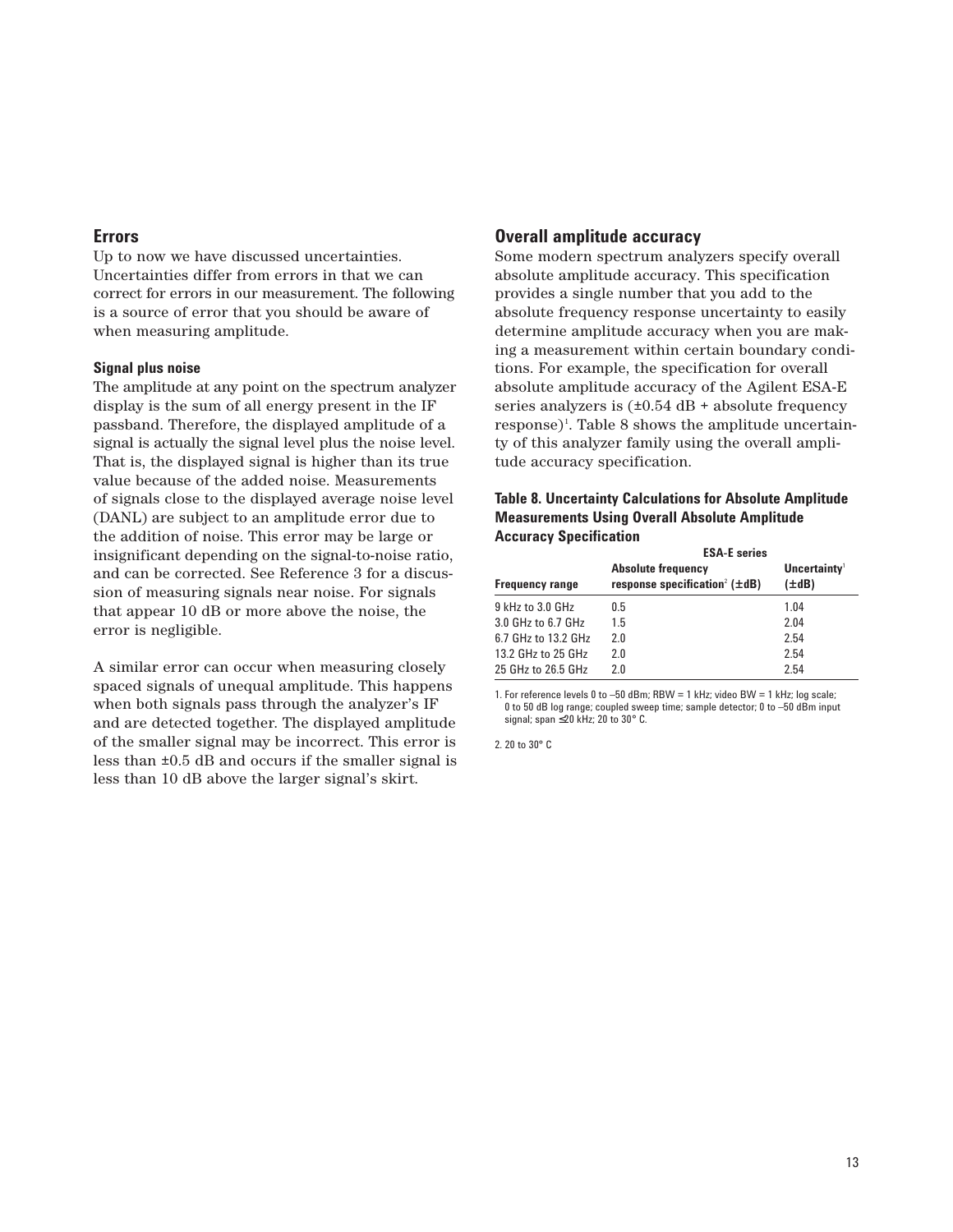# **Reducing overall uncertainty**

#### **Minimize changes**

Before taking any data, step through a measurement to see if any controls can be left unchanged. If a single input attenuator setting, resolution bandwidth, and display scaling can be used for the measurement, then the uncertainties associated with changing these controls can be ignored. For best accuracy, calibrate the analyzer with the controls in the same state in which the measurements will be made.

# **Substitute IF gain for scale fidelity**

If the reference level (IF gain) uncertainty is less than the scale fidelity, you can minimize the uncertainty of a relative measurement by using the reference level control to measure both signals at the same vertical position, eliminating scale fidelity. Place the first signal at a reference amplitude using the reference level control, and use the marker to read the amplitude value. Then adjust the reference level to bring the second signal to the same reference amplitude (measured with the marker), and calculate the difference between the two reference level settings to obtain the relative amplitude.

# **Self calibration**

Many of today's spectrum analyzers have selfcalibration routines (such as the auto-alignment function in the ESA series analyzers). These routines generate error coefficients (for example, amplitude changes versus resolution bandwidth) that the analyzer uses to correct measured data. These routines help to ensure accurate amplitude measurements and give more freedom to change controls during a measurement. However, the uncertainty specifications assume self calibration has been done; therefore, self calibration is required to achieve specified accuracy.

# **Characterization**

Characterizing your analyzer can reduce frequency response and calibrator uncertainties. If you have a more accurate calibration signal, or one closer to the frequency of interest, you can use that instead of the built-in calibrator. To reduce calibrator uncertainty, use a signal source and a precision power meter to calibrate the reference level (top line of the graticule). To reduce frequency response uncertainty, use a signal source having the same frequency as the signal-under-test to calibrate the reference level. Use data from a point-to-point calibration of the spectrum analyzer's frequency response for measurement correction over a frequency range.

## **Ampcor**

Some spectrum analyzers have a built-in amplitude correction routine (such as Ampcor) that stores point-to-point frequency response characterization data in a table and automatically applies it to the measured data to yield corrected display information. Using a spectrum analyzer with Ampcor, a signal source and a power meter, you can also correct the input signal for unwanted variations due to the cables and adapters between the device-under-test and the analyzer (see Reference 2). Ampcor uses the table of frequency-amplitude pairs that you enter to make a correction curve to offset the variations in the input signal. The resulting signal trace represents the actual signal amplitude at the output of the device-under-test (see Figure 9).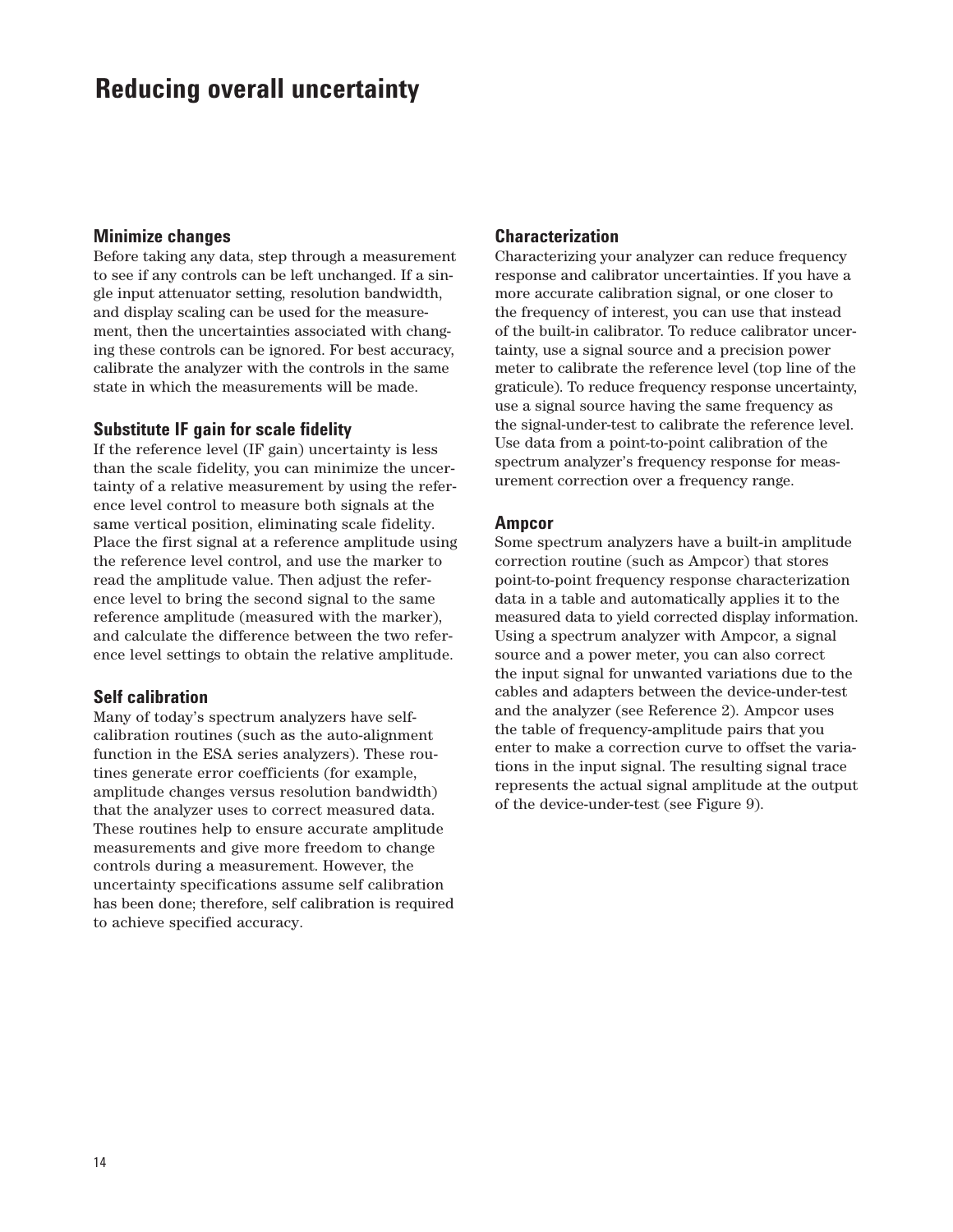

## **Improving sensitivity**

As mentioned earlier, displayed signal amplitude is the sum of the signal and noise present in the passband. For signals close to the analyzer's noise floor (within 10 dB), the error between the displayed amplitude and the true amplitude is significant (Reference 3 gives the equation for correcting this error).

Therefore, when measuring low-level signals, the noise level of the analyzer should be as low as possible. Since the noise level depends on bandwidth, make the measurement with as narrow a resolution bandwidth as possible. Of course, you may not always be able to use a narrow resolution bandwidth; you will have to weigh this against the longer sweep time. However, digital resolution bandwidth filters allow you to use very narrow resolution bandwidths with shorter sweep times than analog filters.

When measuring signals close to the noise level, use video filtering for a more stable, and therefore more repeatable measurement. When narrower video bandwidths are not available, use video averaging to digitally smooth the trace over multiple sweeps.

Any equipment connected between the deviceunder-test and the analyzer input (such as an external attenuator) may reduce the available sen-



sitivity depending on its insertion loss and mismatch. Furthermore, the frequency response characteristics of the insertion loss/gain and mismatch will introduce additional flatness uncertainty into the measurement. Using Ampcor, you can correct for this uncertainty.

# **Preamplification**

Because of limited IF gain, small signals cannot be raised to the reference level of a log display. Scale fidelity uncertainty will therefore be a factor when measuring these signals. Some spectrum analyzers have a built-in preamplifier that increases the signal level so that smaller signals can be measured at the top graticule line. However, the preamplifier's gain flatness and mismatch may reduce the overall flatness. Also, since the preamplifier's gain must be subtracted from the measured signal level to determine true signal level, preamplifier gain uncertainty further affects total measurement uncertainty. These added uncertainties can be greater than the scale fidelity uncertainty.

## **Reduce mismatch**

Reduce mismatch uncertainty by attaching a wellmatched pad (attenuator) to the analyzer input. Since an analyzer's match is worst with its input attenuator set to 0 dB, avoid the 0 dB setting whenever possible.